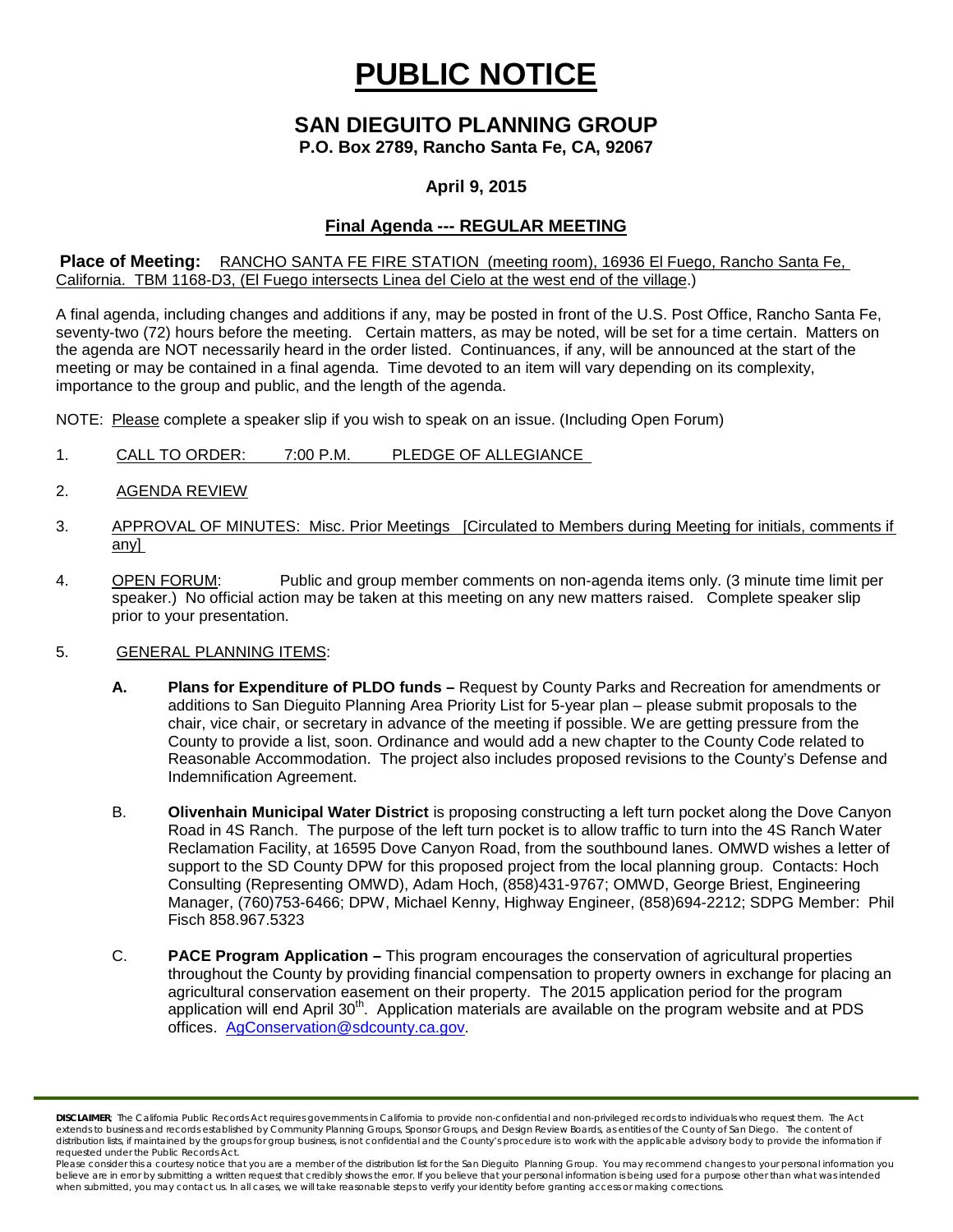#### 6. MAJOR PROJECTS AND LAND USE ITEMS:

- **A. PDS 2015 MUP 15-003, ER 15-08-002 – Verizon Double Peak located at 21230 Questhaven Rd., San Marcos** – Major Use Permit application proposing to install 12 antennas, 12 remote radio units, and 1 microwave dish antenna on a 45' high monopine. The equipment necessary to operate the facility will be located in a proposed 11'6" x 16'10" prefabricated equipment shelter on a new concrete pad. Also, installation of a proposed emergency generator inside a concrete block wall enclosure with stucco finish to match existing building. APN #679-050-04-00 Applicant: Margie Sullivan representing Verizon Wireless 760-613-3488; PDS Planner: Melanie Tylke 858-694-3721; SDPG Member: Doug Dill 760- 736-4333
- **B. PDS 2014 STP 14-005** Site plan for 7,096 sf single family dwelling with 690 sf guest house on previously graded pad, located at 16681 Riding High Way & Coconut Grove Court in The Crosby Estates. No exceptions or waivers are required for this project. APN 267-201-14 Applicant: John Jensen Architects for applicant, Joe Gallagher, 858-756-7426; DPS Planner: Don Kraft 858-694-3856; SDPG Member: Mid Hoppenrath 760-747-1145 *Postponed until further notice.*
- **C. PDS2014 STP 14-006 V Setback Designator located at 8080 Hightime Ridge, San Diego** APN 267- 201-03-00 Applicant: Philip Quatrino representing Jonathon & Melody Mohseni 858-527-0818; PDS Planner: Don Kraft 858-694-3856; SDPG Member: Mid Hoppenrath 760-747-1145 *Postponed until further notice.*
- D. **PDS2014 STP14-026 – site plan for 3,397 sf Single Family home and garage, tack room on 4.98 acres** located at Avenida de Pompeii in Santa Fe Valley. APN #269-100-47. Applicant: Michael Azurmi representing Tom & Anne Bache 619-417-1400; PDS Planner: Vincent Kattoula 858-694-3959; SDPG Member: Mid Hoppenrath 760-747-1145 *Postponed to 5-14-2015*
- E. **PDS 2014 GPA 14-007, MUP 14-046, TM 5595, EB 14-08-17 Appication for tentative map requiring a general plan amendment and major use permit for 56-unit, age-restricted condominium project located on 28.69 acres located at the northeast corner of Via de la Valle and Calzada del Bosque.**  APN #268-180-51-00, 268-180-01-00, 258-180-39,00 268-180-50-00 Applicant: Ali Shapouri on behalf of Larry Gene Mabee Revocable Trust & Golden Eagle Land Investment LP 858-756-8340; PDS Planner: Michael Johnson 858-694-3429; SDPG Member: Don Willis 481-1535 *Postponed to May 14, 2015*
- F. **PDS 2015-HLP 15-002; ER 15-08-003 Aplication for Habitat Loss Permit to address the impact of 20.1 acres of coastal sage scrub occupied by the California gnatcatcher.** The project (PDS2013- LDGRMJ-00015) consists of a major grading permit for a private horsekeeping facility and grape planting project. A previous HLP application expired in 2008. APN #228-400-15, 16, 22 Applicant: Hedy Levine representing Brendan Thiessen/Harmony Grove Partners LP 619-232-9200x125; PDS Planner: Ashley Gungle 858-495-5375; SDPG Member: Shannon Biszantz 619-417-4655
- G. **PDS2015 VAC-15-001, ER-96-08-023E, BC-15-002-0** Request for vacation of open space located at 15931 Via de Santa Fe, Rancho Santa Fe. APN#269-183-44,45 Applicant: John Winn for Michael Kelly 858-292-7770; PDS Planner: Beth Ehsan 858-694-3103; SDPG Member: Laurel Lemarie 858-756-2835
- **H. PDS 2015 VAR-15-005** Request for variance to front yard setback located at 6325 La Valle Plateada, Rancho Santa Fe. APN#266-241-05-00 Applicant: Max Wuthrich for Jillian Spear/Jerrold Spector 858- 756-1788. PDS Planner: Benjamin Mills 858-495-5234; SDPG Member: Tim Parillo 415-238-6961

#### 7. ADMINISTRATIVE MATTERS:

- **A.** Community Reports<br>**B.** Consideration and c
- **B.** Consideration and comments on circulation mail<br>**C.** Future agenda items and planning
- **C.** Future agenda items and planning
- **D.** Prospective & returning Planning Group Members<br>**E.** Supply orders and reimbursement of expenses
- **E.** Supply orders and reimbursement of expenses

*DISCLAIMER; The California Public Records Act requires governments in California to provide non-confidential and non-privileged records to individuals who request them. The Act extends to business and records established by Community Planning Groups, Sponsor Groups, and Design Review Boards, as entities of the County of San Diego. The content of*  distribution lists, if maintained by the groups for group business, is not confidential and the County's procedure is to work with the applicable advisory body to provide the information if *requested under the Public Records Act.*

Please consider this a courtesy notice that you are a member of the distribution list for the San Dieguito Planning Group. You may recommend changes to your personal information you believe are in error by submitting a written request that credibly shows the error. If you believe that your personal information is being used for a purpose other than what was intended<br>when submitted, you may contact us.